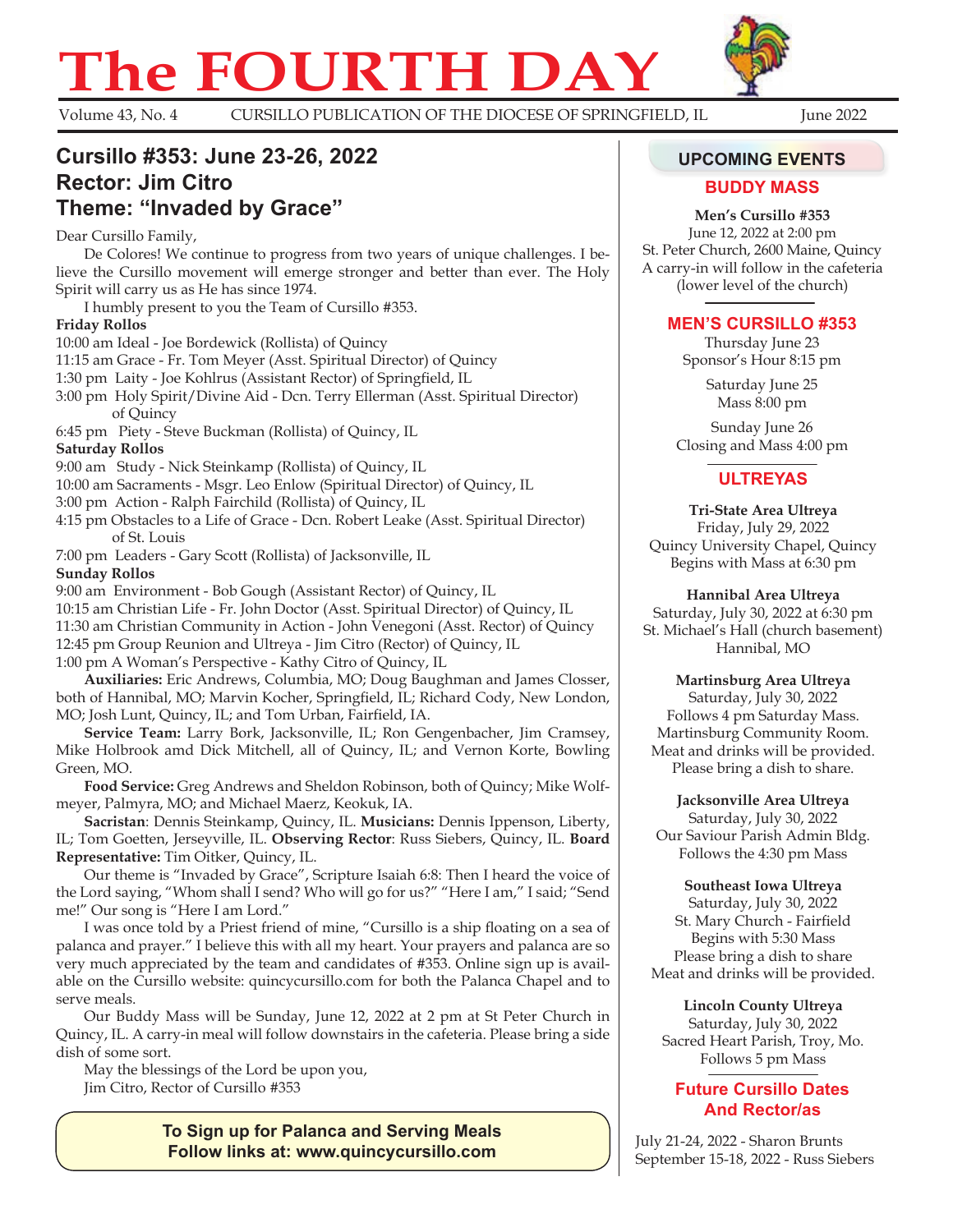#### **Procedural Changes**

On Thursday evening, there will no longer be a reception in the dining room prior to the start of the weekend. Sponsor's will bring their candidates to the lobby to check-in. Team members will escort candidates to their rooms and then to the conference room. Sponsors will go directly into the North Chapel for Sponsor's Hour to be held at 8:15 pm. Cursillistas are welcome to come to Sponsor's Hour entering through the South Entrance by circle driveway.

The Palanca Chapel at the Retreat Center will be open from 7 am to 9 pm for anyone that would like to come to pray. The online signup will continue with the option to pray at home, your local church or onsite at the Retreat Center Palanca Chapel. We continue to need coverage for the entire weekend. Please continue to signup online no matter where you are praying as the candidates will be shown the Palanca Chart.

If you would like to serve meals or help wash dishes and cleanup, you will need to signup online. The signup has 2 slots each meal for kitchen/dishwasher help only. These slots can be filled by either men or women because you will not be going into the dining room. There are 3 slots available to serve in the dining room for Saturday meals and Sunday breakfast. Six slots are available for Sunday lunch and these are reserved for spouses of team members. Further explanation of these changes are detailed in the April newsletter.

Signup links for both the Palanca Chart and Food Service are available on the home page of the Cursillo website: quincycursillo.com

#### **Thank You From Cursillo #350**

Thank you, Cursillo family, for all the support you have shown through out this two year process of weekend 350. I will forever be grateful for all the love and support that was shown. I feel honored that God chose me to lead this weekend knowing the pandemic was going to happen. I could feel the prayers of the whole Cursillo community. Thank you for the support and love during this whole memorable experience.

Your Cursillo sister in Christ,

Teresa Bennett, Rectora #350

#### **Thank You From Cursillo #351**

De Colores!

Cursillo is alive and well in Quincy, IL!!! That was so very evident in the outpouring of prayers, palanca and love from all of you. The men of #351 were so blessed by all of the community in so many ways! 18 new Cursillistas felt those prayers, benefited from that palanca and soaked up that love. The Spirit was so very evident from the very beginning of the weekend to the conclusion of the Closing Mass. The fuel for the weekend came from you and we are eternally grateful for it!

Things are not exactly what they were prior to COVID, but several of the changes from "the norm" have been great changes. I have witnessed two "Thursday dropoffs" with the candidates going directly to the conference room and am thoroughly convinced this is a change that needed to happen. No servers on Friday is also an improvement in the candidate experience, in my opinion. Candlelight was extremely well attended and I can tell you, without a doubt, the single line of family members was not only immense, but a more powerful witness of His love (through you!) than I have ever seen or felt. To see that line of community all the way down the west hall and started down the north hall was utterly breathtaking. The ability to staff the Palanca Chapel from home has resulted in all hours covered well before the weekend started 3 months in a row. And family members from hundreds of miles away have been able to participate. This hasn't been as possible before! To see people from South America praying an hour in the middle of the night is quite powerful to candidates and team alike.

I implore you to embrace these changes as a true gift from God! I personally feel He has found good in something as awful as this pandemic has been. Fr. Tom Henseler used to say, "Funny how that Jesus works sometimes, isn't it?"

I speak for the entire group of new Cursillistas and the whole team when I say, THANK YOU! You, the Cursillo Family have continued to be Jesus with skin on and we are abundantly grateful! You are living out His commandment and the theme of #351, Love as I have loved you!

Happy Fourth Day! Dave Ferrill, Rector #351

#### **BOARD OF DIRECTORS AND COMMITTEES**

Next Board Meeting June 21 at 6:30 p.m. Retreat Center Conference Room

LAY DIRECTOR Diane Lagoski 217-257-9827 dlagoski@hotmail.com

ASSISTANT LAY DIRECTOR Ed Holthaus 217-430-9536 elholthaus@adams.net

SPIRITUAL DIRECTOR

Fr. John Doctor, OFM 314-308-2913

BOARD MEMBERS Tom Becker 573-473-8262 tbecker@alsatwireless.com Ann Gage 217 257-4392 agage1948@yahoo.com Mike Grant 217-617-0879 mjgrant54@adams.net Pat Holbrook 217-257-2570 dennispat717@gmail.com Patty Marshall 217-852-3652 innkeeperpatty@gmail.com Jill Kelly 217-257-6389 masonjill54@yahoo.com Tim Oitker 217-257-6951 tim.oitker@adams.net Greg Wittland 217-43908001 gwittland@encompasslifeandwealth.com

TEAM APPLICATIONS

Phil & Brenda Leatherman 573-588-2523 littleaz78@yahoo.com

CANDIDATE APPLICATIONS quincycursillonfp@gmail.com

NAME TAGS Billie Huebotter 217-430-4406 mhuebotter22@hotmail.com

FOOD SERVICE SIGNUP Refer to link on quincycursillo.com

PALANCA CHAPEL SIGNUP

Refer to link on quincycursillo.com

PALANCA LETTERS palancaletters@quincycursillo.com

NEWSLETTER AND WEBSITE EDITOR Marie Korte 573-324-8300 marie@mkwebconcepts.com

NEWSLETTER ADDRESS CHANGES Hal Klaus 618-973-4048

updateaddress@quincycursillo.com Email version update at: www.quincycursillo.com under Newsletter tab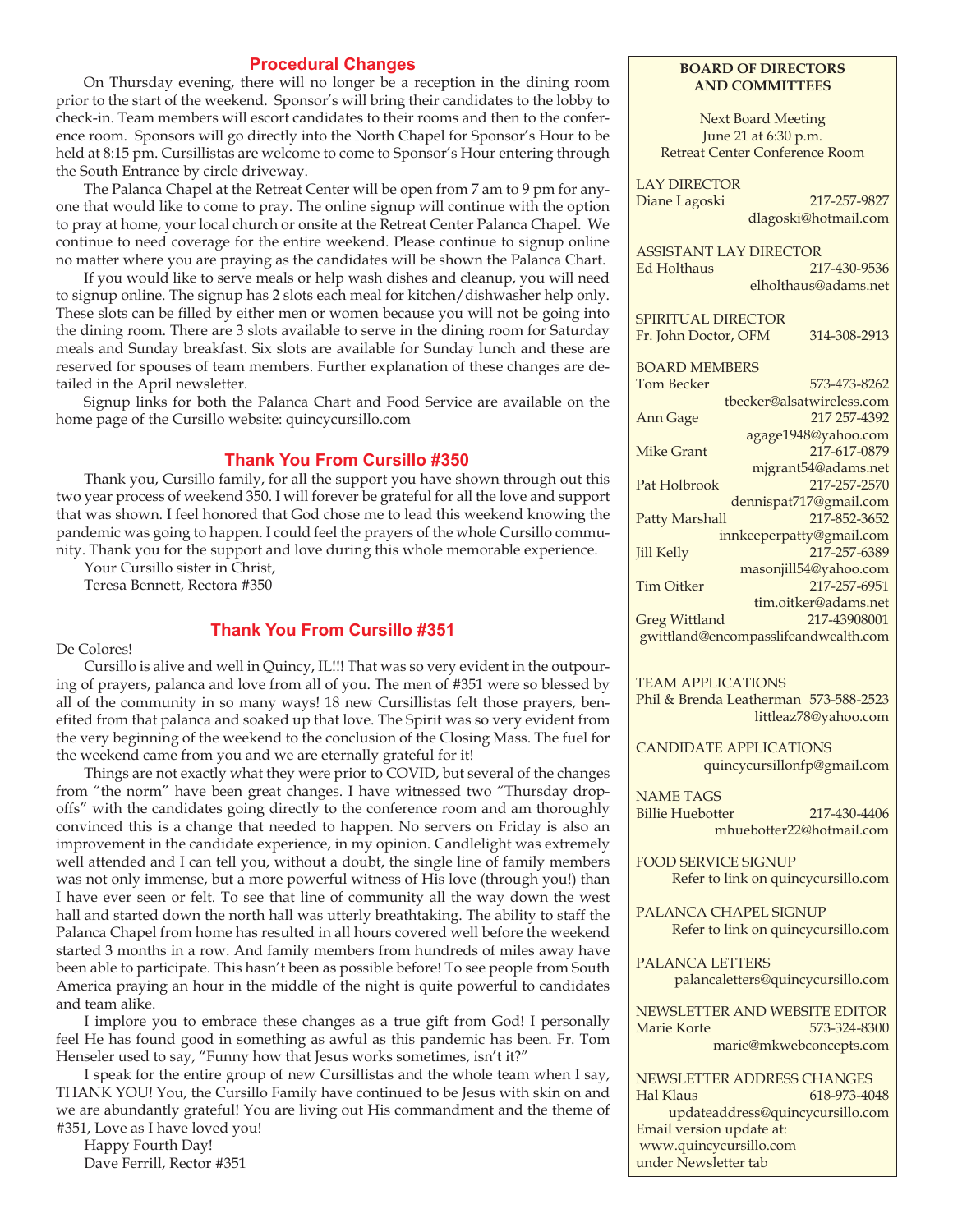#### **2022 CURSILLO BOARD ELECTION BALLOT**

The Cursillo Family is asked to cast a vote for **TWO MEN and ONE WOMAN** who will serve a 3-year term beginning August 2022. To caste a vote, check the box next to a name. If there are two members in a household, boxes are provided for each.

| 1st voter               | 2nd voter | <b>VOTE FOR 2 MEN</b>                                                                                                                                                                                                                                         |
|-------------------------|-----------|---------------------------------------------------------------------------------------------------------------------------------------------------------------------------------------------------------------------------------------------------------------|
|                         |           | Doug Baker - Rector #347 January 2020; attends St. Joseph Church, Palmyra, MO; Ministries include: Knights<br>of Columbus, Marion Co. R-II Fire Department; Occupation: Union Electrician with IBW 34 in Quincy                                               |
|                         |           | Dennis Cobb - Rector #243 January 2007; attends Immaculate Conception Church, Montgomery City,<br>MO; Ministries include: Knights of Columbus, Instituted Acolyte, Eucharistic Minister, Liturgy & Worship<br>Committee Chair; Occupation: Retired farmer     |
|                         |           | Larry Frese - Rector #331 January 2018; attends St. Francis Church, Quincy, resides in Mendon, IL; Min-<br>istries include: TEC/Quest, Eucharistic Minister, Holy Name Society; Occupation: Semi-retired farmer                                               |
|                         |           | Vernon Korte - Rector #215 March 2004; attends St. Clement Church, Bowling Green, MO; Ministries<br>include Cursillo Board 2005-08, TEC, Knights of Columbus, Pike County Fair Board; Occupation: Semi-<br>retired farmer                                     |
| <b>VOTE FOR 1 WOMAN</b> |           |                                                                                                                                                                                                                                                               |
|                         |           | Sue Holbrook - Rectora #278 April 2011; attends St. Francis Church, Quincy; Ministries include: Cursillo<br>Board 2013-16, Cursillo Book of Remembrance, Eucharistic Minister; Occupation: Business Manager at St.<br>Francis Solanus Church, Quincy          |
|                         |           | Diane Powers - Rectora #344 July 2019; attends Holy Family Church, Ft. Madison, IA; Ministries include<br>Lector, Eucharistic Minister, Hospitality, Youth Core Member, Choir & Music, and TEC; Occupation: Legal<br>Assistant at Fehseke & Gray Law Offices. |
|                         |           |                                                                                                                                                                                                                                                               |

- **Vote by Postal Mail** Mail to: Quincy Cursillo, Attn: Diane Lagoski, P.O. Box 3153, Quincy, IL 62305-3153
- **Vote by Email:** Send email to: vote@quincycursillo.com and list the three candidates, 2 men, 1 woman, that you want to vote for. If your spouse shares your email, indicate that you are sending votes for both of you.
- **Vote in Person:** Ballots will also be available at June 25 and July 23 Cursillo Masses.

**Ballots must be received by July 24, 2022** 

#### **Cursillo #352**



**From Left to Right: Row 1:** Teresa Hays, Sue Holbrook, Sharon Brunts, Beth Shade, Fr. John Stack, Sr. Martha Carmody 0.P., Sara Barrett, Jane Norman. **Row 2:** Genny Gramke, DeAnne Wickens, Pat Holbrook, Michelle May, Kim Wackerly, Anne Peterson, Sharon Phillips, Carrie Alexander, Tracy Hays, Karen Biggs, Nikki Allison. **Row 3:** Kara Harris, Jill Kinion, Bernice Neisen, Mary Ann Rapozo, Cindy Stephens, Mirtie Marshall, Donna Leick, Carrie Elsen, Janise Westbrook, Nikki Cory, Cheryl Wagner. **Row 4:** Kortney Dye, Susan Moore, Leighann Boylen, Ashley Becker, Sharon Cope, Jennifer Miller, Amanda Lahey, Teresa Knott, Joni Cummings, Melissa Ellyson, Michelle Beck. **Row 5:** Connie Bealor, Sarah Hibbs, Carol Harris, Amy Haarmann, Amanda Genenbacher, Deacon Bob Leake, Danielle Freie, Sarah Lugering, Jennifer Eggemeyer, Katie Douglas, Rochelle Neuman, Stacy Beeley